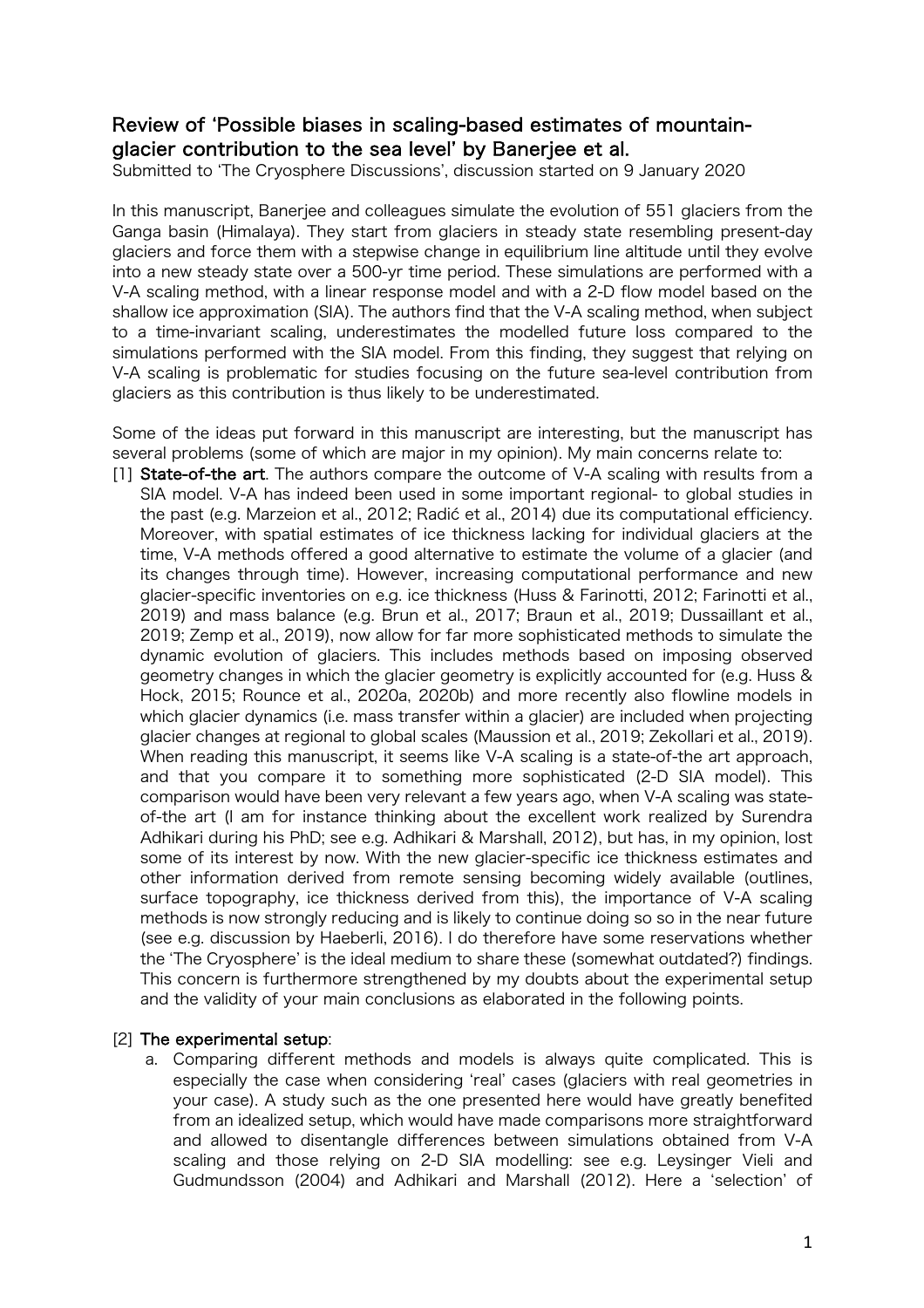glaciers is considered, due to some ʻproblems' occurring when considering all glaciers in the region (see point 2b), which makes it even questionable how representative these are for this given region. With idealized glacier geometries, you could have explored the effect of glacier size, surface slope,... on the discrepancies between V-A based results and SIA modelled results more carefully.

- b. Several arbitrary steps and decisions are made in the manuscript. A few examples of decisions that are hard to understand / seem not well funded:
	- o l. 181-182: you exclude glaciers with a large change in area over the 500-year time period? Why? This seems arbitrary, but you must have a reason for this. Moreover, how this this influence your results? This makes the sample less representative...
	- $\circ$  1. 182-183: why do you exclude glaciers with long response times? Again, this makes your sample less representative (you probably exclude a certain type of glaciers, likely those that are gently sloping: see e.g. Haeberli & Hoelzle, 1995). Is this because these glaciers are not in steady state after 500 years? If so, you should simply run your experiments for longer and not exclude these glaciers.
	- o Figure 1: you show ʻ200 randomly chosen glaciers': why? Should show them all!
	- $\circ$  1.249-250: 'In fig. 2b, about 30 data points,...were not included in the fit': why? You mention something about possibly creating a bias in the linear fit in the next sentence, but I do not see where this would result from / what the problem could be.
- c. The Setup of your SIA model is not fully clear.
	- $\circ$  You mention that for  $> 100$  cases 'our algorithm for finding a steady-state similar to present extent did not converge or the final steady state glacier geometry was not realistic': how is this possible? How can a simple SIA solution not ʻconverge' to steady state (in fact, even analytical solutions may exist that do not even require running the SIA model to find the steady state: see e.g. Jouvet & Bueler, 2012)? And what do you consider ʻnot being realistic'? Which boundary conditions did you use to ensure mass conservation (e.g. to ensure specific ice-free regions do not become ice-covered)? You mention that mass conservation was monitored (l. 162-163): but how do you do this (this is not so straightforward to do...)? Did you check that the integrated SMB over your glacier is zero for the steady states (which it should be)? Would also be good if you could consider some benchmark experiments (e.g. Jarosch et al., 2013) to make sure your model is mass conserving.
	- o Why do you randomly pick the values for the rate factor in Glen's flow law (not ʻGlenn' + add a reference to the original studies, e.g. Glen, 1955)? The value of the rate factor will have a large influence on the local ice thickness and on thus the glacier volume. By picking this randomly: could be ʻoff' quite a lot from the ʻreference/observed' volume of the glacier. Why do you not match this to the reference volume from every glacier that you have from Kraaijenbrink et al. (2017)? Is this also not problematic when working with single values for  $c$  and  $\gamma$  later in your analyses for all glaciers (e.g. for the best fits): you make some glaciers too thin and some too thick.
- d. Lack of in-depth analyses. Often you seem to be perplexed by some findings yourself and leave important questions unanswered, which is unsatisfying for the reader. This questions the thoroughness of your approach, e.g.:
	- o l. 186-187: ʻ...we did not do a detailed glacier-by-glacier analysis of the reason behind the failure of the algorithm'... Well, you should do this! May be something intrinsically wrong with your setup (e.g. in terms of mass conservation, boundary conditions; see 2c). If this is the case, this is likely to have direct consequences for your results and for some of your conclusions...
	- $\circ$  I. 247-248: 'We do not have a clear explanation of this effect as yet': ...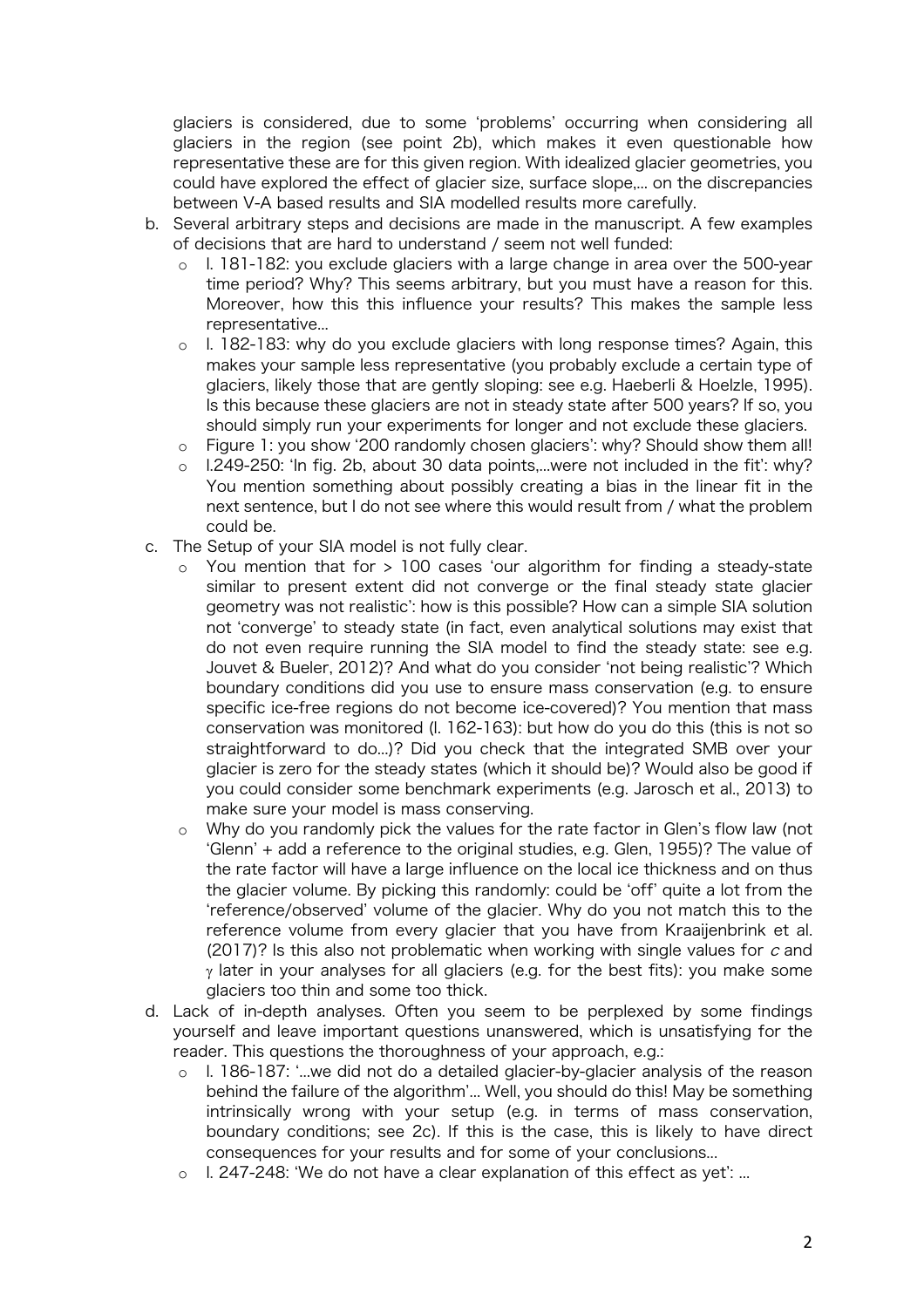- $\circ$  1.256: 'Again, we do not have a theoretical argument for such a power-law behavior and did not explore this further here': ...
- $\circ$  1.304-305:  $\dot{ }$ ..., it remains to be investigated if the results described here depend on the regional characteristics of glaciers to some extent': ...
- [3] The main conclusion drawn your manuscript, and which also appears in the title, is that using V-A scaling methods (with ʻtime-invariant scaling') are likely to underestimate the future sea level contribution from glaciers.
	- a. I am not sure that the material you presented is convincing enough to support this statement and that the experimental setup is adequate (see previous point).
	- b. Another major concern that I have is: if this would be the case: why do we not see this when comparing outcomes of V-A scaling estimates compared to more sophisticated methods relying on retreat parameterizations (Huss & Hock, 2015) or flowline models (Maussion et al., 2019)? The first phase of the GlacierMIP project (Hock et al., 2019), in which future large-scale glacier simulations from the literature were compared, did not reveal a tendency for V-A scaling methods to underestimate the contribution to sea-level rise (SLR). Also in the second phase of the GlacierMIP experiments, in which several ice dynamic (vs. V-A) were included and in which coordinated experiments were performed, no clear tendency can be seen when considering V-A scaling vs. methods in which the glacier geometry (and in some cases also ice dynamics) are explicitly considered. From the material at hand, I would rather tend to believe the outcomes from GlacierMIP than the main conclusions put forward here when it comes to the implications of using V-A scaling for future sea level projections.
	- c. You draw your main conclusion (that the loss from V-A scaling with time-invariant scaling is underestimated vs. SIA) from two steady states: an initial one and a final one. You present your results like transient results (e.g. in plots, when describing response times, in section 4.1. describing that  $c$  is time-dependent and decreases with time, in section 4.4.,,,,etc.), but in the end, it boils down to the fact that the volume of the final steady state with time-invariant V-A scaling is ʻtoo large' (compared to the SIA). Due to this, the transient volume loss when evolving to this steady state is underestimated (always with respect to SIA results). The main question that you thus need to address is: why is the V-A scaled final steady state too big? I am not an expert in V-A scaling, but I would find it surprising that this issue has not been addressed in other V-A scaling studies and that no solutions to this problem have been formulated. In the end, from my understanding, what happens is that many glaciers that reduce in size lose their lowest part, which are often the most gently sloping parts of the glacier and where the highest ice thickness is thus found (in most ice thickness reconstructions this clearly appears, where in the end, a large part of the reconstruction results from the negative correlation between the surface slope and the local ice thickness; see Farinotti et al., 2017). It is thus to be expected that the V-A scaling that you use to create the initial steady state does not hold for the final one. This is something that would need to be explored in more detail, and for which studies in which the volume scaling also uses information from other glacier characteristics (e.g. the glacier slope) could be useful (Grinsted, 2013; Zekollari & Huybrechts, 2015; see e.g. Fig. 9a in the latter, which summarizes the main point made here).
- [4] Unclarities in the manuscript. I found the text difficult to follow and quite often had to re-read sentences several times before being able to grasp their meaning. A few examples include:
	- a. l. 8-9: ʻ..and validate them with results from scaling-based simulation of the ensemble of glacier'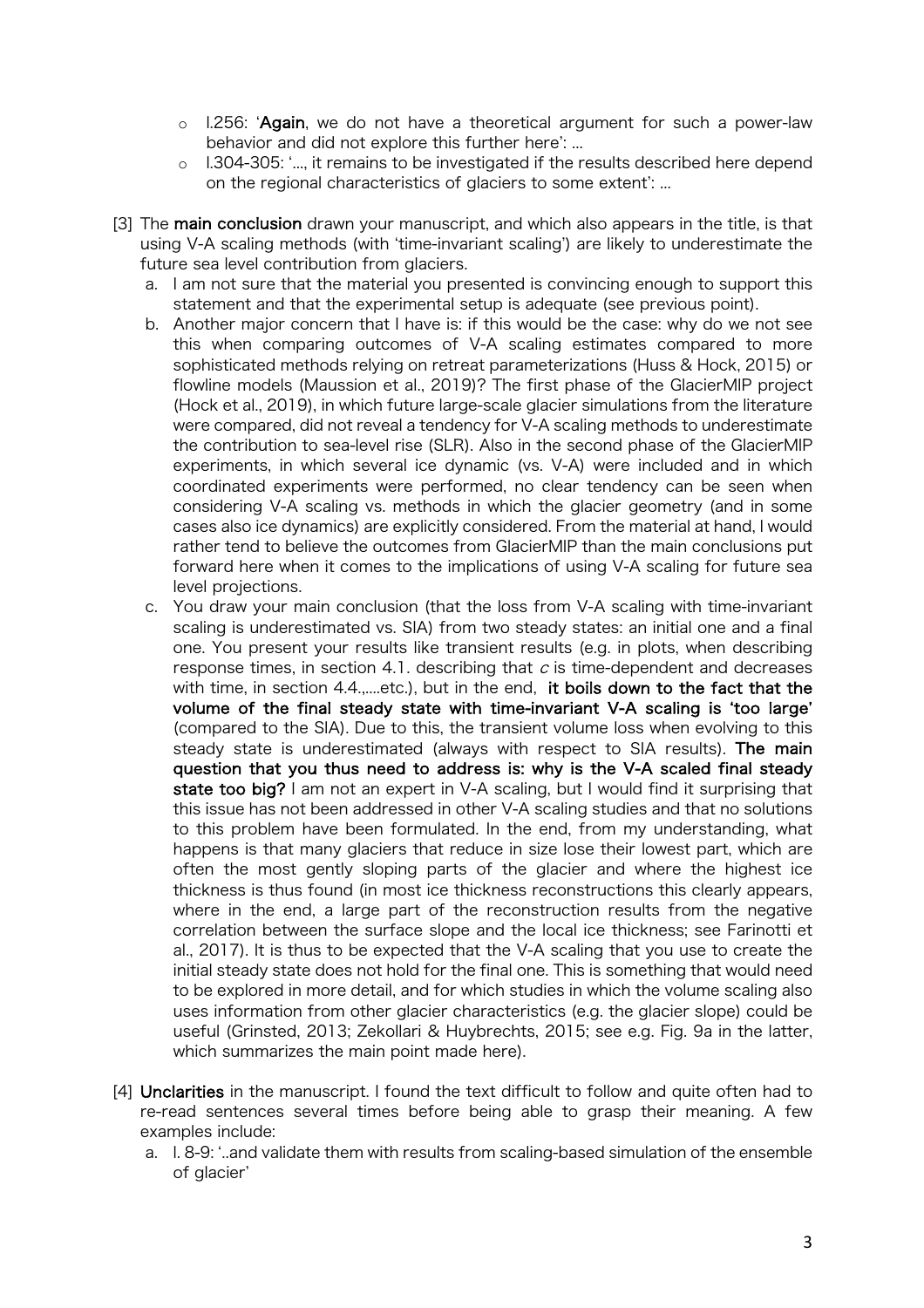- b. l.84-85: ʻ...are then empirically extended in order to obtain accurate parameterisations the linear-response properties of the SIA-simulated glaciers'
- c. l.86-87: ʻThe linear-response model the long-term total shrinkage of glaciers as predicted by the scaling-based method (Radić et al., 2007), and the linear-response model are compared with the corresponding response'
- d. ....etc. See also comments on specific sections below.

This makes it tedious to go through the manuscript. Furthermore, there a substantial number of grammatical errors, some of which (but not all) have already been pointed out by the first reviewer. Also, many figures cannot be interpreted/read independently, without having to refer to the caption. It would be good if all essential information (e.g. meaning of colors used, R^2 values, equations,...etc.) could be directly included in the figure.

Some other comments for specific sections (non-exhaustive list and not focusing on grammatical errors)

- o 1. Introduction: 'methods solving the dynamical ice-flow equations'  $\rightarrow$  'numerical cost of such a computation on a global scale is prohibitive': well is not really the case anymore. In general: would be good to acknowledge regional- to global studies in which ice flow is explicitly accounted for (Clarke et al., 2015; Maussion et al., 2019; Zekollari et al., 2019).
- $\circ$  1.2. Motivation for the present study: difficult to follow the first paragraph: be more specific when you refer to c and  $\gamma$  and do not continuously mix with other terminology ʻtime invariant scaling-based parameterisation', ʻ...given the known violation of the timeinvariant scaling assumption'.
- o 2. Quite abstract and thus very difficult to go through for someone who is not an expert in V-A scaling. Could make it less technical by for instance adding some additional information that links the various parts.
- o 3.1.: 2-dimensional SIA model:
	- l.152-154: where did you get the ice thickness from? From Kraaijenbrink et al. (2017) directly? As the ice thickness is quite crucial in your story (it determines the volume...), why did you not consider the consensus estimate of Farinotti et al. (2019), which is freely available?
	- SIA: refer to the original work by Hutter (1983) also.
	- You neglect basal sliding (l. 161). Justification? Could refer to other studies where this is done, like e.g. Gudmundsson (1999) and Clarke et al. (2015).
	- l.168-178: this is related to the SMB, which you apply in all cases (i.e. also for the linear-response model and the V-A scaling, right?). Not sure this section is correctly placed here in the ʻ2-dimensional SIA model' section.
	- l.183: through several exclusion you keep 68% of the initial glaciers... How much does this represent in terms of glacier volume and glacier area when compared to the total glacier sample?
	- l.188-196: you explain some simplifications related to debris cover, avalanche and sliding have been made and that this may influence your results. Well, you have made much larger simplifications than this: e.g. linear SMB profiles with strongly imposed max. SMB, steady state assumptions for glaciers,...  $\rightarrow$  not even worth mentioning these more detailed simplifications in my opinion. With all these simplifications, would have been better to opt for idealized setup likely (see main comment 2a).
	- l. 194: ʻThese simplifications do not weaken our study': not sure you can judge on this yourself...
- o Section 3.2.:
	- l.204: ʻwas fixed at... because...': don't understand the causality (i.e. link between cause and consequence).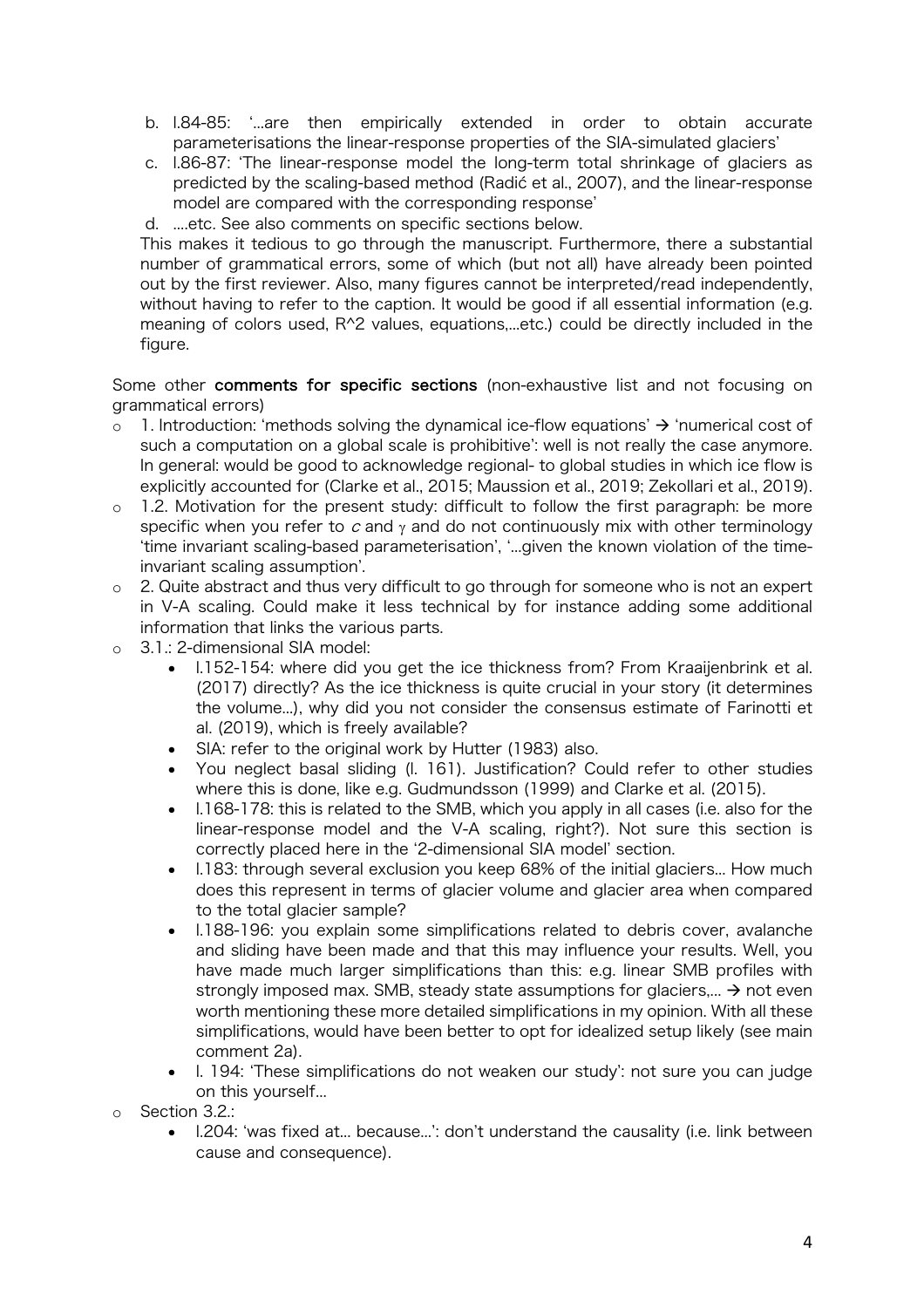- Figure 1: SIA-derived volumes are scaled by a factor 10: why? Does not really make sense and unclear when just looking at the figure without reading the caption... Axes should be correct in the figure and not only for a part of the data you show.. Also illustrates the unclarity in the figures mentioned in main comment 4 (problem that figures cannot be interpreted without referring to their caption).
- o Section 3.3.:
	- l.208-210: complicated way to say that you consider e-folding time scales. Would reformulate this and add references for this to e.g. Leysinger Vieli & Gudmundsson (2004).
- o Section 4.1.:
	- 1.225:  $V=cA^{1.286}$ : not sure I understand. Does this statement apply for the initial and/or final steady state volumes? And can all the volumes be described with this single relationship? Is the fact that quite different rate factors are used not a problem for this (see main comment, point 2c)?
	- l.227 + l.230 + l.232: here you mention that c is time dependent. Not sure you can say that it is time dependent: simply results from the fact that final steady state volume for V-A scaling is ʻoverestimated' (vs. SIA). As a result the evolution to this steady state is different. See main comment 3c for this.
	- l.235-237: relates to main comment 3c again. If you do not modify the V-A scaling, then problems will arise when considering the same glacier that is much smaller in a warmer climate (when rising the ELA in your case): you typically lose the lower parts where most volume is and volume will thus be ʻoverestimated'. Is this not accounted for in some way in future glacier evolutions based on V-A scaling? As a part of this discussion, studies in which V-A scaling is extended with other glacier characteristics (such as the surface slope; Grinsted, 2013; Zekollari & Huybrechts, 2015) would be good to include. Such relationships which could prove to remain valid over time, even without changing scaling and exponents.
- Section 4.2.:
	- l. 243: ʻThis is exactly what is seen in Fig. 2b, which shows...': I cannot directly see this...
	- l.244: ʻchange in c to the tune of ~13%': what does this mean?
	- l.255: ʻThe above figure': will depend where your figure comes in final manuscript...
- o Section 4.3:
	- I was wondering what the point is that you want to make with this section? It is known from literature that volume responds faster than area (e.g. Oerlemans, 2001; Leysinger Vieli & Gudmundsson, 2004).
	- l.260-264: relationship between volume and area response times. How does this compare to the relationship others have found in the literature?
- o Section 4.4.:
	- l.271-272: ʻwith most of the changes taking place during the first couple of centuries': this is not a result/finding.. This directly results from the e-folding time-scale when forcing a steady state glacier with an instantaneous forcing in SMB.
	- l.273: ʻunderestimates the long-term change': not about reaction/response. This is direct consequence of fact that final steady state volume is too large (see main comment 3c)
	- I.279-280: '...suggests that there might be significant negative biases of mountain glacier contribution to sea-level rise as computed by scaling-based methods' (+ section 4.5, l.300-302): well, do not see this in GlacierMIP phase 1+2... Is a very strong statement to make and should be sure that it is well-founded.
- o Section 4.5: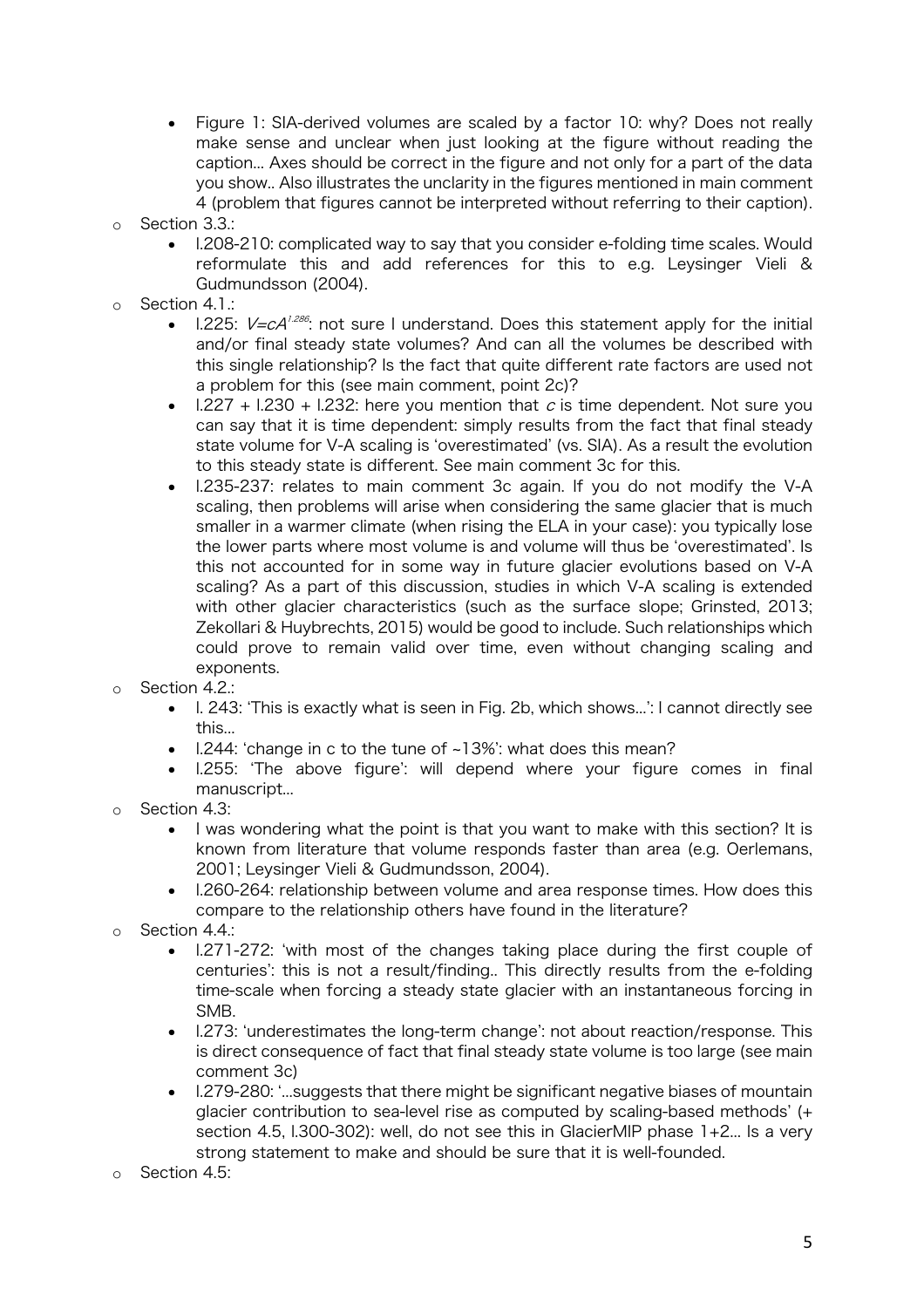- l.296-297: ʻMore detailed studies that relaxes some of the above mentioned assumptions are needed...': not sure what you mean by this. Would also make sense that you dig into this: e.g. by focusing on real transient response vs. comparing two steady states (what you do now and then translate into an analysis of the transient response resulting from this: see main comment 3c).
- l.299: ʻintruding more scatter in the fits': what does this mean?

o Summary and Conclusions:

- l.309-310: scale factor reduces over time. Well, not sure the time dimension is adequate here. Boils down to having a final steady state that would require a smaller value for  $c$ : see main comment 3c.
- l.324: computational efficiency. OK, still important, but is not really a limitation anymore, due to which V-A scaling becomes less important (and also driven by the release of new datasets with regional- to global spatial coverage at individual glacier level: see main comment 1).
- Code availability: for which models is the code available? Seems to suggest that the SIA code is not available. Not sure if this fully agrees with the policies of The Cryosphere: see www.the-cryosphere.net/about/data\_policy.html